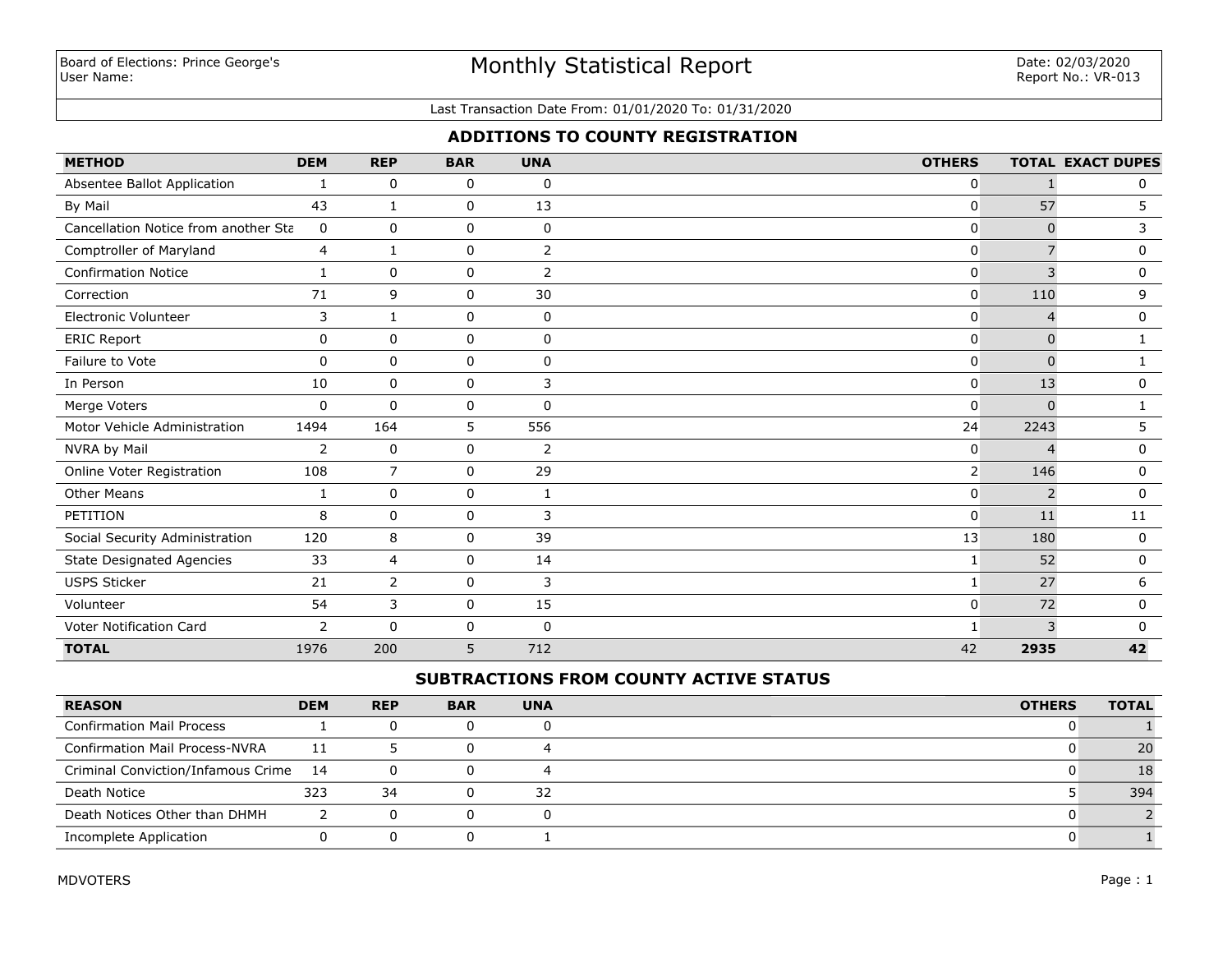Board of Elections: Prince George's User Name:

# Monthly Statistical Report

| Last Transaction Date From: 01/01/2020 To: 01/31/2020 |        |       |  |        |       |         |  |  |  |  |
|-------------------------------------------------------|--------|-------|--|--------|-------|---------|--|--|--|--|
| Moved Out of State                                    | 63     | 11    |  | 15     |       | 90      |  |  |  |  |
| Non-Citizen                                           | 40     |       |  | 22     |       | 70      |  |  |  |  |
| Not Eligible                                          |        |       |  |        |       |         |  |  |  |  |
| Voter Request                                         |        | 0     |  | 0      |       |         |  |  |  |  |
| Duplicate/Merged                                      | 13     |       |  |        |       | 17      |  |  |  |  |
| <b>County Transfer Out</b>                            | $-722$ | $-82$ |  | $-177$ | $-21$ | $-1002$ |  |  |  |  |
| <b>TOTAL</b>                                          | 1191   | 138   |  | 258    | 32    | 1619    |  |  |  |  |

## **AFFILIATION CHANGES**

| <b>CHANGE</b>            | <b>DEM</b> | <b>REP</b> | <b>BAR</b> | <b>UNA</b> | <b>OTHERS</b> | <b>TOTAL</b> |
|--------------------------|------------|------------|------------|------------|---------------|--------------|
| From                     | 370        | 121<br>ᆂᄼᆂ |            | 225        | 196           | 913          |
| $\overline{\phantom{a}}$ | 306        | 101        |            | 310        | 191           | 913          |
| <b>TOTAL</b>             | -64        | $-20$      |            | 85         |               | 0            |

## **CURRENT ACTIVE REGISTRATION**

| <b>ACTIVITY</b>              | <b>DEM</b> | <b>REP</b> | <b>BAR</b> | <b>UNA</b> | <b>OTHERS</b> | <b>TOTAL</b>   |
|------------------------------|------------|------------|------------|------------|---------------|----------------|
| <b>BEGINNING OF REPORT</b>   | 463502     | 39486      | 78         | 75157      | 13467         | 591690         |
| ADDITIONS $(+)$              | 1976       | 200        | 5          | 712        | 42            | 2935           |
| REINSTATED (+)               | 97         | 10         |            | 25         |               | 134            |
| CANCELLED (-)                | $-455$     | $-51$      |            | $-76$      | $-11$         | $-593$         |
| COUNTY TRANSFER OUT (-)      | $-722$     | $-82$      | 0          | $-177$     | $-21$         | $-1002$        |
| AFFILIATION CHANGES (+ OR -) | $-64$      | $-20$      | 4          | 85         | -5            | $\overline{0}$ |
| * INACTIVATED (-)            | $-14$      | -5         |            | $-4$       |               | $-23$          |
| $*$ REACTIVATED $(+)$        | 173        |            |            | 32         |               | 214            |
| <b>END OF REPORT TOTALS</b>  | 464493     | 39545      | 87         | 75754      | 13476         | 593355         |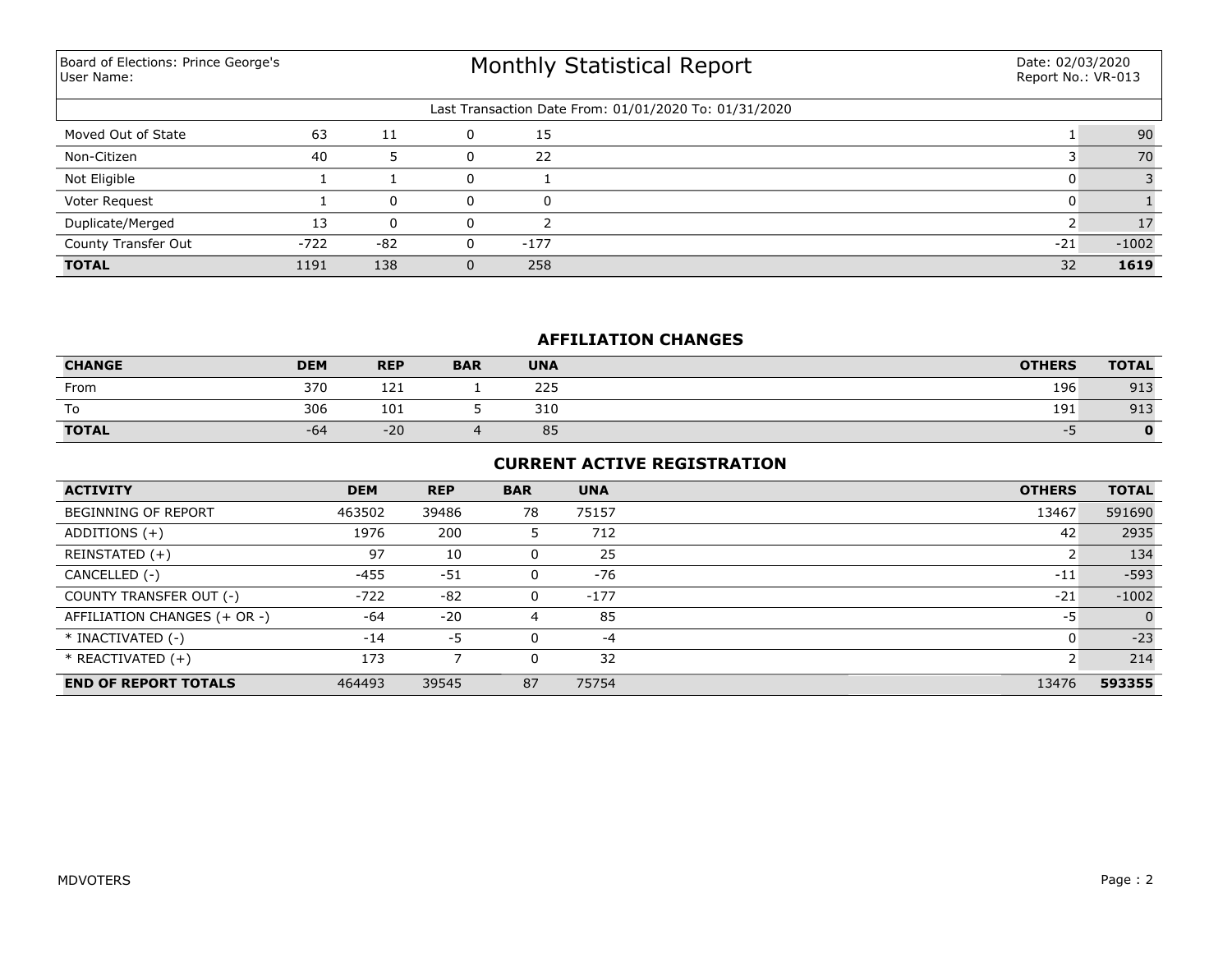#### Last Transaction Date From: 01/01/2020 To: 01/31/2020

### **INACTIVE REGISTRATION**

### **SUBTRACTIONS FROM COUNTY INACTIVE STATUS**

| <b>REASON</b>                    | <b>DEM</b> | <b>REP</b> | <b>BAR</b>   | <b>UNA</b> | <b>OTHERS</b> | <b>TOTAL</b>   |
|----------------------------------|------------|------------|--------------|------------|---------------|----------------|
| By Mail                          | 2          | 0          | 0            | 0          | 0             |                |
| Comptroller of Maryland          | 0          | 0          | 0            |            | 0             |                |
| <b>Confirmation Notice</b>       | 10         |            | 0            | 3          | 0             | 14             |
| Death Notice                     | 3          | 0          | 0            | 0          | 0             | 3              |
| In Person                        |            | 0          | 0            | 0          | 0             |                |
| Motor Vehicle Administration     | 134        | 6          | 0            | 26         | 2             | 168            |
| Moved Out of State               | 107        | 21         | 0            | 28         | 6             | 162            |
| Online Voter Registration        | 6          | 0          | 0            | 0          | 0             | 6              |
| PETITION                         | 5.         |            | 0            |            | 0             | $\overline{7}$ |
| <b>State Designated Agencies</b> |            | 0          | 0            | 0          | 0             |                |
| <b>USPS Sticker</b>              | 5          | 0          | 0            |            | 0             | 6              |
| Duplicate/Merged                 | 0          | 0          | 0            | 0          | 0             | $\Omega$       |
| County Transfer Out              | $-35$      | $-3$       | 0            | -9         | $-2$          | $-49$          |
| <b>TOTAL</b>                     | 315        | 32         | $\mathbf{0}$ | 69         | 10            | 426            |

## **CURRENT INACTIVE REGISTRATION**

| <b>ACTIVITY</b>              | <b>DEM</b> | <b>REP</b> | <b>BAR</b> | <b>UNA</b> | <b>OTHERS</b> | <b>TOTAL</b> |
|------------------------------|------------|------------|------------|------------|---------------|--------------|
| <b>BEGINNING OF REPORT</b>   | 24056      | 2822       |            | 6032       | 761           | 33672        |
| $*$ INACTIVATED $(+)$        | 14         |            |            |            |               | 23           |
| *REACTIVATED (-)             | $-172$     | -8         | 0          | $-32$      | $-2$          | $-214$       |
| COUNTY TRANSFER OUT (-)      | $-35$      | -3         | ი          | -9         | $-2$          | $-49$        |
| AFFILIATION CHANGES (+ OR -) |            | 0          |            |            |               | $\Omega$     |
| CANCELLED FROM INACTIVE (-)  | $-110$     | $-21$      | 0          | $-28$      | -6            | $-165$       |
| PENDING FROM INACTIVE (-)    |            | $\Omega$   |            |            |               | $\Omega$     |
| <b>TOTAL INACTIVE</b>        | 23753      | 2795       |            | 5967       | 751           | 33267        |

## **ACTIVE AND INACTIVE REGISTRATION TOTAL REGISTRATION RECORDS**

| <b>ACTIVITY</b><br>the company's company's company's company's company's | <b>DEM</b> | <b>REP</b> | <b>BAR</b> | <b>UNA</b> | <b>OTHERS</b> | <b>TOTAL</b><br>the company's company's company's |
|--------------------------------------------------------------------------|------------|------------|------------|------------|---------------|---------------------------------------------------|
|                                                                          |            |            |            |            |               |                                                   |